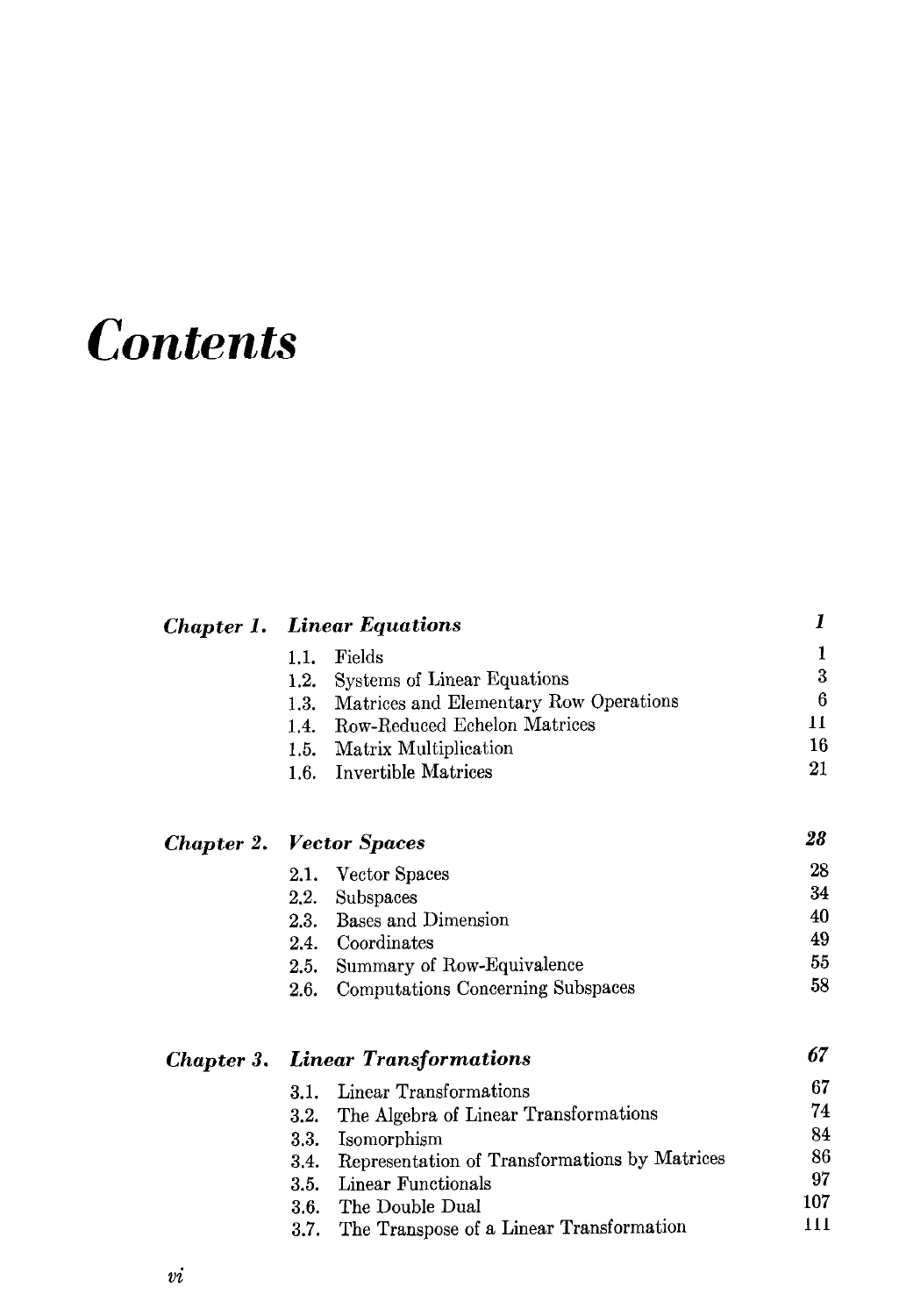| Contents |  |
|----------|--|
|----------|--|

 $\it{vi}$ 

|  | Chapter 4. Polynomials                       | 117 |
|--|----------------------------------------------|-----|
|  | 4.1. Algebras                                | 117 |
|  | 4.2. The Algebra of Polynomials              | 119 |
|  | 4.3. Lagrange Interpolation                  | 124 |
|  | 4.4. Polynomial Ideals                       | 127 |
|  | 4.5. The Prime Factorization of a Polynomial | 134 |
|  |                                              |     |

|  | <b>Chapter 5. Determinants</b> |                          | 140 |
|--|--------------------------------|--------------------------|-----|
|  |                                | 5.1. Commutative Rings   | 140 |
|  |                                | 52 Determinant Functions |     |

| 5.2. Determinant Functions                           | 14 L |
|------------------------------------------------------|------|
| 5.3. Permutations and the Uniqueness of Determinants | 150  |
| 5.4. Additional Properties of Determinants           | 156  |
| 5.5. Modules                                         | 164  |
| 5.6. Multilinear Functions                           | 166  |
| 5.7. The Grassman Ring                               | 173  |

|  | <b>Chapter 6. Elementary Canonical Forms</b> |                                               | 181 |
|--|----------------------------------------------|-----------------------------------------------|-----|
|  |                                              | 6.1. Introduction                             | 181 |
|  |                                              | 6.2. Characteristic Values                    | 182 |
|  |                                              | 6.3. Annihilating Polynomials                 | 190 |
|  |                                              | 6.4. Invariant Subspaces                      | 198 |
|  |                                              | 6.5. Simultaneous Triangulation; Simultaneous |     |
|  |                                              | Diagonalization                               | 206 |
|  |                                              | 6.6. Direct-Sum Decompositions                | 209 |
|  |                                              | 6.7. Invariant Direct Sums                    | 213 |
|  | 6.8.                                         | The Primary Decomposition Theorem             | 219 |

| <b>Chapter 7. The Rational and Jordan Forms</b> |
|-------------------------------------------------|
|                                                 |
|                                                 |
|                                                 |
|                                                 |
|                                                 |

|  | <b>Chapter 8. Inner Product Spaces</b> |                                      | <i>270</i> |
|--|----------------------------------------|--------------------------------------|------------|
|  |                                        | 8.1. Inner Products                  | 270        |
|  |                                        | 8.2. Inner Product Spaces            | 277        |
|  |                                        | 8.3. Linear Functionals and Adjoints | 290        |
|  |                                        | 8.4. Unitary Operators               | 299        |
|  |                                        | 8.5. Normal Operators                | 311        |